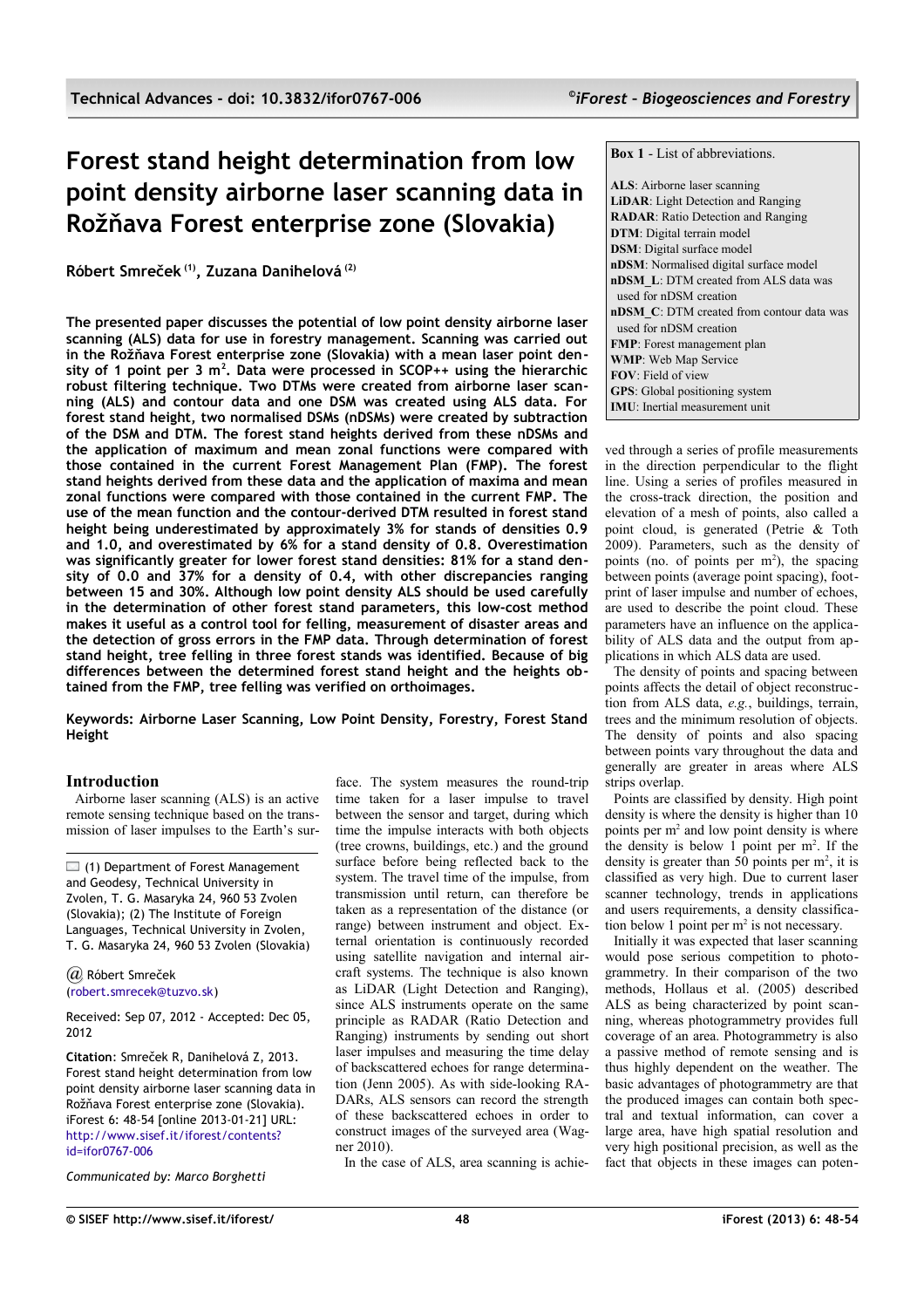tially be directly identified and measured. It is also possible to create orthophotos and digital terrain models (DTMs) using data obtained via photogrammetry. The disadvantages of the technique include an inability to see beneath tree cover, the fact that for stereoscopic analysis the target must be visible from two different places and the large period of time typically required for image interpretation. ALS has a number of advantages, such as the simple geometry of measurement and that a 3D point position on a surface can be measured from a single position. In addition, high point density ALS allows the creation of highly accurate digital surface models (DSMs) and DTMs. ALS is also capable of mapping an area with little or no texture, while laser data processing can be highly automated. However, as Tuček (2001) stated, although laser scanning provides a high density of points, it is not able directly capture fault lines, object edges and so on, unlike the manner in which photogrammetry captures object information. Aerial images are also able to provide all information regarding objects located within areas between dividing lines. As a result of these differences between the two technologies, many authors (*e.g.*, Ackerman 1999, Persson et al. 2004, Baltsavias 1999, Hollaus et al. 2005) advise the use of combined data from photogrammetry and laser scanning, ideally both recorded using small time intervals.

The attributes most commonly used to describe forest stands include age, number of trees per hectare, mean diameter, basal area per hectare, mean height, dominant height, Lorey's mean, volume per hectare, mean form factor, current annual increment per hectare, mean annual increment per hectare and growth. Some of these can be calculated via direct measurement, whereas others can only be estimated through statistical or physical modeling. ALS was first employed in forest analysis for, amongst other things, the determination of terrain elevation, standwise mean height and volume estimation, individual-tree-based height determination and volume estimation, measurement of forest growth and the detection of harvested trees (Hyyppä et al. 2009). The advantage of ALS - verified in many scientific papers (*e.g.*, Naesset 1997, Ziegler et al. 2000, Wack et al. 2003, Andersen & Breindenbach 2007, Korpela et al. 2007) - in comparison to classic methods of forest inventory is its ability to quickly obtain information with a high degree of automation. Wood species classification is also possible via the use of ALS data (Brandtberg et al. 2003, Liang et al. 2007, Orka et al. 2007).

Initial applications of ALS in forestry were largely focused on the determination of stand and tree height, although different methods must be employed for the two calculations. Determination of forest stand or plot height is necessarily based on canopy surface (Andersen et al. 2005, Coops et al. 2007, Wezyk et al. 2008, Naesset  $2009$ ), whereas that of single tree height is associated with point cloud segmentation (Naesset & Okland 2002, Morsdorf et al. 2004, Heurich 2008, Popescu & Zhao 2008). Unlike classical measurement via hypsometer, in which determination of tree/stand height is more problematic than that of breast height diameter ( $d_{1,3}$ ), the determination of  $d_{1,3}$  using ALS data is more difficult than that of height or crown diameter. As a result, several models aimed at estimating values of  $d_{13}$  from the height derived from ALS data have been created (*e.g.*, Anderson et al. 2008, Dean et al. 2009, Salas et al. 2010).

The aim of this paper is to present the potential for using ALS data of low point density for forest stand height determination. The determination of forest stand height was done through the subtraction of DSM and two DTMs created from ALS data and from 20 m contours. The determined forest stand height was compared with the heights from the Forest Management Plan. The benefit of this paper is from the use of low point density (1 point per 3 m<sup>2</sup>, or 0.33 point per m<sup>2</sup>) in comparison with other studies. Less than 1 point per m<sup>2</sup> was used in studies by Coops et al. (2007), 0.7 p/m<sup>2</sup> ; Korpela et al. (2007), 0.7-2  $p/m^2$  and Naesset (2009), 0.8  $p/m^2$ . Most authors use point density between 1 and 10 p/m<sup>2</sup> (Ziegler et al. 2000, Andersen et al. 2005, Andersen & Breindenbach 2007, Liang et al. 2007, Popescu & Zhao 2008, Wezyk et al. 2008, Dean et al. 2009, Salas et al. 2010, Clementel et al. 2012). ALS data with point density of 10  $p/m^2$  and more was used in the studies of Morsdorf et al. (2004), 10 p/m<sup>2</sup> and Brandtberg et al. (2003) 12 p/m<sup>2</sup> by using layer with echo 1.

## **Material**

ALS data were provided by Geodis Slovakia s.r.o., covering the Rožňava Forest enterprise zone (Slovakia) in summer 2009. The airborne laser scanner employed was a Leica ALS 50-II, with a flight altitude of 3750 m and a 50° field of view (FOV). The average density of laser points was 1 point per 3  $m^2$ , representing an average distance between points of 1.5 - 2 m. The area was scanned in four full strips and a part of the fifth strip, providing data that are overlapped with the fourth strip data. During the same flight a series of 25-cm resolution aerial images was taken of the study area, using an Ultra-CamXp large format digital aerial camera.

Relevant data from the Slovakian national Forest Management Plan (FMP) were provided by the National Forest Center, including age, tree species composition and height of forest stands. The FMP has been valid since 2009. The field measurements were done during year 2008. In addition, the Web Map Service (WMS) of the National Forest Center was used to obtain 20-m contours of the study area for DTM creation.

The tree height in the FMP is represented by the medium height of a tree species. The medium height of a tree species is a dendrometric parameter, which indicates the height of a tree with an average width, volume, or basal area. In describing the forest stand, this is determined as the arithmetic average of measurements realized in forest stands on sample plots in different locations, for estimated mean trees. The height is measured to a precision of one meter. In removal stands, for the calculation of stock using yield tables (substitute the direct measurement), the height is rounded to a tenth of a meter (Bavlšík et al. 2008).

# **Methods**

#### *Hierarchic robust filtering*

The hierarchic robust filtering technique employed in this study was implemented using the commercial software package SCOP++, a joint development of the photogrammetric systems supplier Inpho, Germany, and the Institute of Photogrammetry and Remote Sensing of Vienna University of Technology, Austria. SCOP++ is designed to efficiently handle DTM projects of any size, using data derived from ALS, photogrammetry or any other source.  $SCOP_{++}$  is also designed for the interpolation, management, application and visualization of digital terrain data, with an emphasis on accuracy.

The hierarchic filtering strategy comprises four different processing steps referred to as THINOUT, INTERPOLATE, FILTER and SORTOUT. These four steps can be applied consecutively, with few rules restricting the order of application or the number of iterations. The sequence of the hierarchic robust filter-ing technique is shown in [Fig. 1.](#page-2-0) THINOUT refers to a raster-based thinning algorithm which lays a grid over the complete data domain and selects one point (*e.g.*, the lowest) for each cell. During the INTERPOLATE step, a terrain model is derived from the current data set via interpolation, without differentiating data points. A terrain model is also computed during the FILTER step, but this time a weighting function designed to give low computational weight to likely off-terrain points and high weight to likely terrain points is applied. In the SORTOUT step, only data points within a certain distance from a previously calculated DTM are retained. Depending on the characteristics of the ALS data set, different filtering strategies can be devised. The flexibility in the design of the strategy, combined with the possibility of selecting a number of parameters at each processing step, has the advantage that satisfactory results can be achieved without the need for manual editing, with the exception of a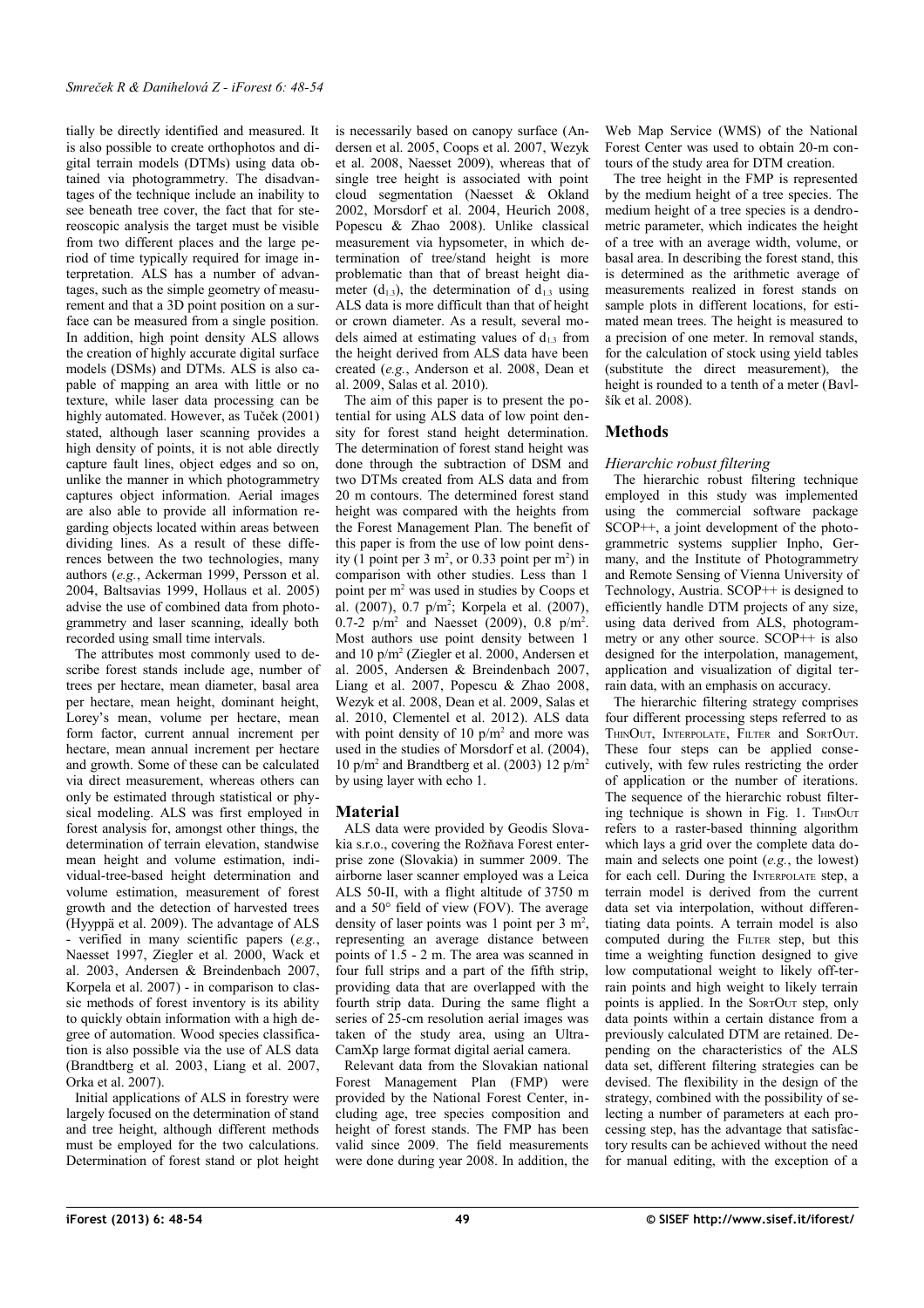<span id="page-2-0"></span>**Fig. 1** - Sequence of the hierarchic robust filtering technique (source: Briese et al. 2002). (A): Creation of a low resolution data pyramid; small points - original data, thick points - data pyramid (lowest point in the grid). (B): DTM generation at coarse level via robust interpolation. The surface at the first and last iteration is shown. (C): Coarse DTM with a tolerance band; all original points within the tolerance band are accepted. (D): DTM generation at fine level via robust interpolation using an asymmetric and shifted weight function. The first and last iterations are shown.



few problem areas. The most significant disadvantage of the method is that it is difficult to predict how changes in the filtering strategy or parameter setting will affect the final DTM (Wagner et al. 2004).

The main feature of hierarchical robust interpolation is the creation of a data pyramid representing the data at different resolution levels. Three steps are carried out at each level of the pyramid (Bauerhansl et al. 2004):

- thinning out of the original data according to the resolution of the current level of the data pyramid, using only points not yet classified as being off-terrain,
- generation of a DTM via robust interpolation, using the thinned-out data,
- comparison of the generated DTM with the original data. Data points outside a certain tolerance band are classified as off-terrain and are thus no longer considered in the subsequent iterations.

At the finest level, the DTM is computed from all original points classified as terrain points. Using thinned-out data, the influence of large clusters of off-terrain points (*e.g.*, points on buildings) can be eliminated, but the resulting DTM also has a rather coarse resolution. The influence of low vegetation is eliminated using the data at a finer resolution, a process that also results in a better DTM (Bauerhansl et al. 2004).

## *DTM and DSM creation*

To derive the DTM, due to the need for points at ground level, the area should preferably not be scanned during the growing season, as the presence of vegetation decreases laser impulse penetration to the ground. In contrast, for DSM derivation the growing season is more appropriate, since more laser impulses are reflected from the crowns of trees (deciduous more so than evergreen) and low vegetation. Scanning data obtained during the growing season is largely used to determine the height of vegetation cover (Wagner et al. 2004).

The ALS data used in the present study were obtained during the growing season. As stated above, the creation of DTMs from data collected at this time of year is problematic, because laser impulses do not penetrate effectively through the dense vegetation cover, resulting in absent ground points in DTM creation. Another problem associated with the processing of ALS data is the use of a filtering method and its ability to correctly classify points on the surface. Despite the availability of powerful filtering tools, around 1% of points are always incorrectly classified (INPHO 2009); these points should be reclassified either manually or by changing the filtering parameters.

Two DTMs were created, one from ALS and the other from contour data, but both at 8 m resolution. An 8 m spatial resolution was selected as the lowest spatial resolution for the DTM derived from the ALS data. A lower resolution would approach the errors of the DTM due to the low point density. The first DTM was created in SCOP++ using hierarchic robust filtering, with the ELIMINATEBUILDINGS step first applied, followed by THINOUT, FILTER, INTERPOLATE and SORTOUT. These last four steps were applied three times in order to efficiently filter offterrain points, before the final CLASSIFY step. In the last iteration the step SORTOUT was missed. Incorrectly classified points were repaired in DTMaster (Inpho), which is designed for the efficient quality control of DTM and LiDAR data.

The second DTM was created from vectorized 20-m contours obtained from the WMS of the Slovakian National Forest Center, using ARCMAP 10. Also vectorized were hills, which were used to refine the DTM. The DTM itself was created using the TOPO TO RASTER tool, which is an interpolation method designed for the creation of hydrologically correct DTMs.

The DSM was created from ALS data using hierarchic robust filtering in SCOP++, with a resolution of 8 m. The creation of the DSM was easier than that of the DTMs, as points reflected from tree crowns were used; since the laser scanning was performed during the growing season, there were more points reflected from crowns than from the ground. In addition, it was also not necessary to filter off-terrain points. DSM hierarchic robust filtering was performed in three steps: THINOUT, FILTER and INTERPOLATE. Incorrectly classified points were repaired in DTMaster. Examples of hill-shading in the first DTM and the DSM are shown in [Fig. 2.](#page-3-0)

#### *Forest stand selection*

Forest stands older than 80 years of age were selected from the FMP database. The goal was to have mostly forest stand of an exploitable age in the selection. The second selection criterion was that species representation had to be 100% in each forest stand. Some 43 forest stands were selected based on these two criteria, with two species, beech (*Fagus sylvatica* L.) and spruce (*Picea abies* Karst.), covering a total area of 101 ha. Stand density ranged between 0 and 1.0, although none had densities of 0.1, 0.2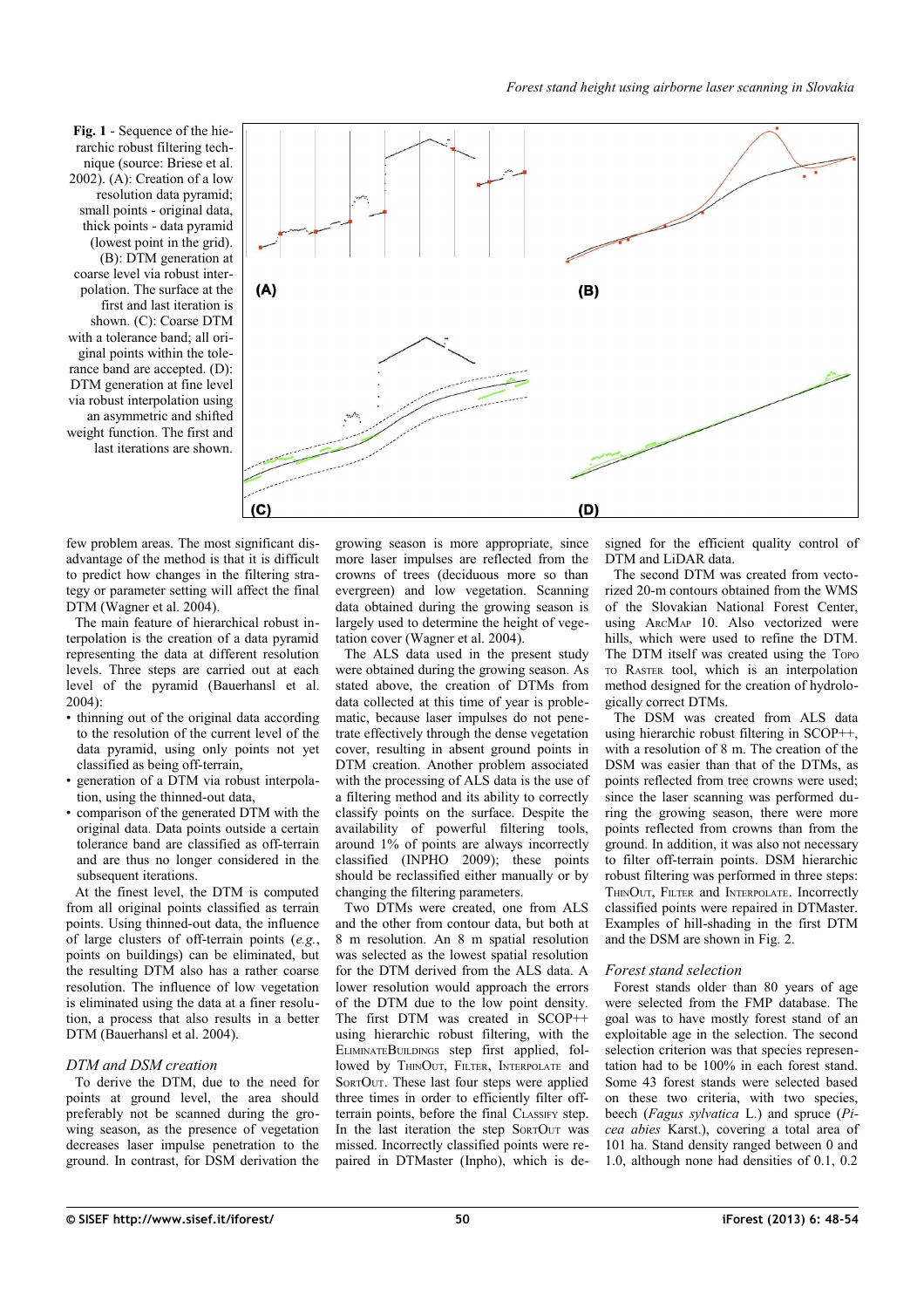

and 0.3. The stand density was examined against the Forest Management Plan. Stand density is a relative measure of the length of stand occupancy by trees, as well as of the utilization of forest production; a low stand density is therefore detected after regeneration/replanting, natural disaster, etc.

#### *Forest stand height extraction*

Since the DTMs represent the height of terrain and the DSM the height of objects (tree tops, buildings, etc.) above the sea level, the actual height of these objects can be calculated by subtracting the former from the latter. This method, after evaluation of input data, was employed to create two normalized digital surface models (nDSMs - [Fig. 3\)](#page-3-1), one using the DTM created from ALS data (nDSM\_L) and the other using the DTM created from contour data (nDSM\_C). The cell size of both nDSMs was 8 m, with the cell value representing the height of trees in forest stands, as well as the height of buildings and other objects.

For forest stands meeting the selection cri-

terion, zonal statistics were employed using ARCMAP 10 to derive mean and maximum stand height values. The mean or maximum forest stand height was extracted using zonal statistics from the pixel values of nDSM\_L and nDSM C. Polygonal masks were used polygons to represent the borders of the selected forest stands. From these values were subtracted heights contained in the FMP database used as reference data. As forest stands varied in terms of their age and site quality, the difference between the FMP and ALS-derived heights was converted into a percentage.

A one-way analysis of variance (ANOVA) was then applied to determine the influence of tree species and stand density on tree height.

#### **Results and discussion**

Forest stand heights derived using ALS maxima were overestimated, both in nDSM\_L and nDSM\_C. The use of mean values largely led to an underestimation of stand height. In forest stands with the

<span id="page-3-1"></span>

Fig. 3 - nDSM (nDSM L) created using the ALS data-derived DTM. Data: LaserScan © Geodis Slovakia, s.r.o. - [http://www.geodis.sk](http://www.geodis.sk/)

<span id="page-3-0"></span>**Fig. 2** - (A) DTM hillshading; (B) DSM hillshading. Data: Laser-Scan © Geodis Slovakia, s.r.o. - [http://www.geo-](http://www.geodis.sk/)

highest stand density, the forest stand height was overestimated; this occurred in three cases.

The heights of three forest stands with a density of 0.7 differed considerably in terms of the values observed in the FMP database and those derived via ALS; these differences were 97, 87 and 77% for nDSM\_L and 84, 107 and 65% for nDSM\_C. Consultation of orthoimages revealed these discrepancies to be a result of recent tree felling, and thus these three stands were excluded from further analysis.

The influence of tree species on ALS-derived stand height was expected to be statistically significant in all cases. However, such significance was only observed after using the mean for forest stand height extracted from both nDSMs: nDSM\_L and nDSM\_C. The reason for the lack of statistical significance when maxima were employed is unknown. [Tab. 1](#page-4-2) shows that stand heights derived from ALS maxima were nearer to FMP values for beech than for spruce, whereas [Tab. 2](#page-4-1) shows that better results for spruce than for beech were obtained when mean height values were used. One possible explanation for this is that beech crowns are more spherical and those of spruce cone-like; as a result, more points in the point cloud reflected from such spheres are closer to the top of the crown (*i.e.*, max. height).

As shown in [Tab. 4,](#page-4-0) the influence of stand density was statistically significant when mean was used for forest stand height extraction from both nDSMs; nDSM\_L and nDSM\_C. Although stand heights were generally underestimated, the heights of stands of density 1.0 were overestimated in nDSM\_L and those of density 0.9 and 1.0 overestimated in nDSM\_C. [Tab. 4](#page-4-0) also shows a significant difference (underestimation) between FMP and ALS-derived mean heights for low density stands (0.0 and 0.4). with values of 77 and 45%, respectively, for nDSM\_L, and 81 and 37%, respectively, for nDSM\_C. These discrepancies were likely caused by the reflection of laser impulses from suppressed trees, low vegetation and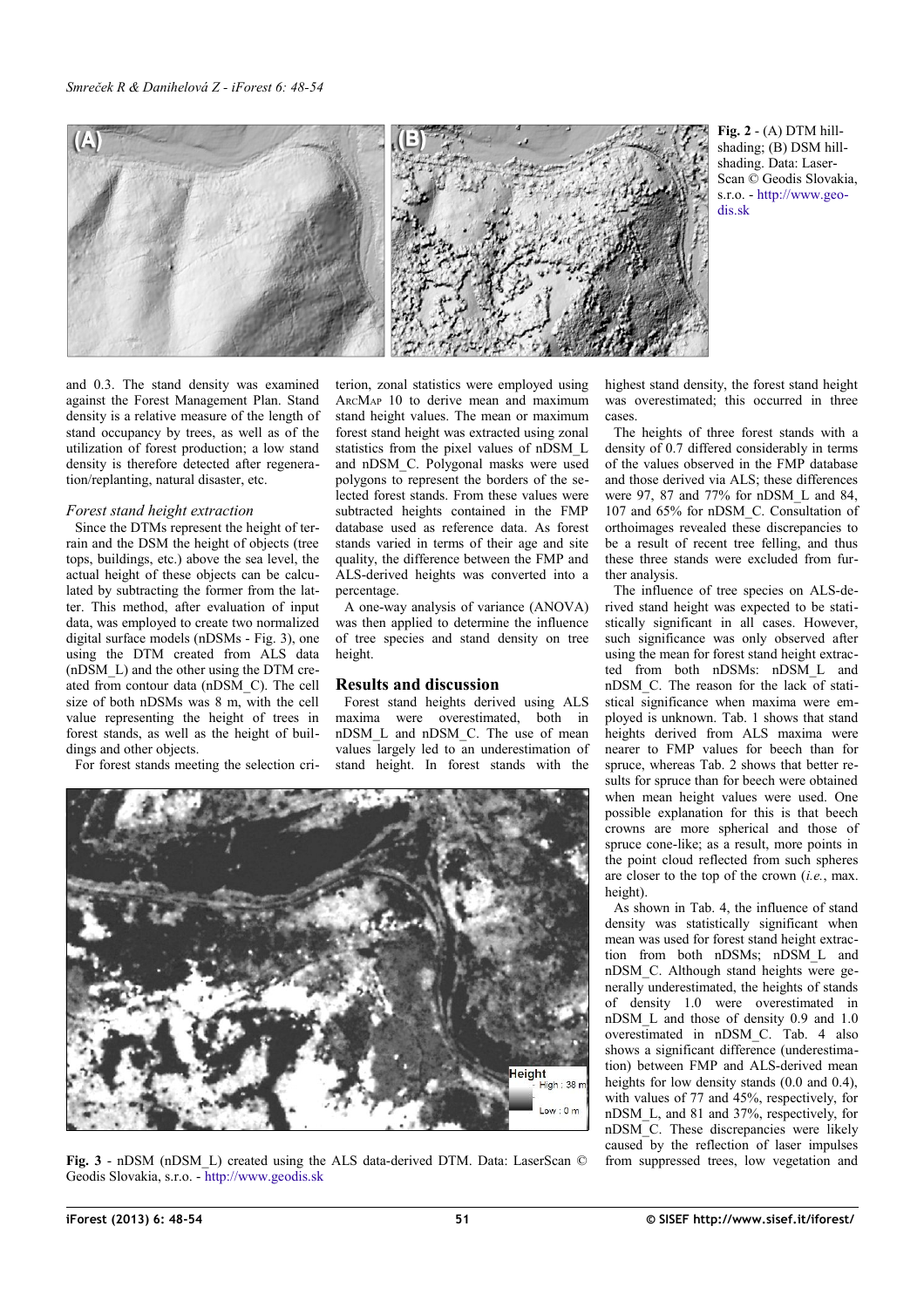<span id="page-4-2"></span>**Tab. 1** - Overview of statistical characteristics for tree species: FMP-max (in %).

| <b>Tree species</b> | Arithmetic mean     |                                     | <b>Standard deviation</b> |                                    |
|---------------------|---------------------|-------------------------------------|---------------------------|------------------------------------|
|                     | ALS.<br>$FMP - max$ | <b>Contours</b><br><b>FMP</b> - max | ALS.<br><b>FMP</b> -max   | <b>Contours</b><br><b>FMP</b> -max |
| Beech               | $-16.3$             | $-133$                              | 20.1                      | 23.2                               |
| Spruce              | $-19.6$             | $-31.3$                             | 13.8                      | 19.9                               |
| Total               | $-17.2$             | $-183$                              | 18.5                      | 23.6                               |

<span id="page-4-1"></span>**Tab. 2** - Overview of statistical characteristics for tree species: FMP-mean (in %).

|                     | <b>Arithmetic mean</b>   |                                      | <b>Standard deviation</b> |                                      |
|---------------------|--------------------------|--------------------------------------|---------------------------|--------------------------------------|
| <b>Tree species</b> | ALS<br><b>FMP</b> - mean | <b>Contours</b><br><b>FMP</b> - mean | ALS.<br><b>FMP</b> - mean | <b>Contours</b><br><b>FMP</b> - mean |
| Beech               | 50.1                     | 54.5                                 | 35.0                      | 42.3                                 |
| Spruce              | 19.0                     | 117                                  | 17.2                      | 12.7                                 |
| Total               | 415                      | 42.7                                 | 33.9                      | 41 3                                 |

the ground surface. For stands of density 0.6 and higher, stand heights were relatively well described using mean values both in nDSM\_L and nDSM\_C.

The use of maxima values resulted in fairly good estimation of stand height for stands of low density, in both nDSM\_L and nDSM\_C. For stands of density 0.0, overestimation was under 8%, whereas the results for those of density 0.4 were comparable with those of higher densities [\(Tab. 3\)](#page-4-3).

The transmission of laser impulses through the canopy is not so effective in forest stands of high density. DTMs which are unable to record the terrain under forest stands will clearly have a negative influence on stand height derivation; this effect is particularly evident in the modeling of stands with densities of 0.9 and 1.0. The determination of forest stand height using the DTM created from low point density ALS data was reported by Smreček (2012). The DTM created from contour lines was able to describe such terrain more accurately than that created using ALS data [\(Tab. 4\)](#page-4-0).

The results achieved in the present study

<span id="page-4-3"></span>**Tab. 3** - Overview of statistical characteristics for stand density: FMP-max (in %).

| <b>Stand density</b> | <b>Arithmetic mean</b>    |                              | <b>Standard deviation</b>      |                                |
|----------------------|---------------------------|------------------------------|--------------------------------|--------------------------------|
|                      | <b>ALS</b><br>$FMP - max$ | <b>Contours</b><br>FMP - max | <b>ALS</b><br><b>FMP</b> - max | <b>Contours</b><br>$FMP - max$ |
| 0.0                  | $-6.9$                    | $-7.4$                       | 20.2                           | 20.7                           |
| 0.4                  | $-22.3$                   | $-38.2$                      | 7.6                            | 7.6                            |
| 0.5                  | $-32.6$                   | $-28.2$                      | 22.9                           | 35.6                           |
| 0.6                  | $-26.1$                   | $-2.6$                       | 2.9                            | 18.8                           |
| 0.7                  | $-20.4$                   | $-21.9$                      | 14.5                           | 23.8                           |
| 0.8                  | $-24.5$                   | $-34.9$                      | 1.3                            | 5.8                            |
| 0.9                  | $-21.5$                   | $-39.4$                      | 9.5                            | 6.6                            |
| 1.0                  | $-32.4$                   | $-26.2$                      |                                |                                |
| Total                | $-17.2$                   | $-18.3$                      | 18.5                           | 23.6                           |

<span id="page-4-0"></span>**Tab. 4** - Overview of statistical characteristics for stand density: FMP-mean (in %).

| <b>Stand density</b> | Arithmetic mean                 |                                      | <b>Standard deviation</b>       |                                      |
|----------------------|---------------------------------|--------------------------------------|---------------------------------|--------------------------------------|
|                      | <b>ALS</b><br><b>FMP</b> - mean | <b>Contours</b><br><b>FMP</b> - mean | <b>ALS</b><br><b>FMP</b> - mean | <b>Contours</b><br><b>FMP</b> - mean |
| 0.0                  | 76.9                            | 80.6                                 | 15.1                            | 26.3                                 |
| 0.4                  | 45.3                            | 37.1                                 | 35.1                            | 37.3                                 |
| 0.5                  | 25.3                            | 28.1                                 | 14.1                            | 62.9                                 |
| 0.6                  | 12.6                            | 22.7                                 | 10.5                            | 14.2                                 |
| 0.7                  | 17.2                            | 16.6                                 | 17.4                            | 12.4                                 |
| 0.8                  | 4.1                             | 6.4                                  | 0.1                             | 3.4                                  |
| 0.9                  | 11.5                            | $-2.3$                               | 12.6                            | 6.4                                  |
| 1.0                  | $-8.5$                          | $-3.6$                               |                                 |                                      |
| Total                | 41.5                            | 42.7                                 | 33.9                            | 41.3                                 |

were less accurate in comparison to those achieved by other authors. The most likely reason for this is the low density of points, particularly under trees, obtained for DTM creation. Wezyk et al. (2008) used two different tree crown surfaces, derived in the Fusion software program, to determine tree height. The first crown surface was subjected to arithmetic average and smoothing filters, while maximum and minimum values were neglected. In this case, actual measured tree heights were underestimated by about 0.9 m, with a standard deviation of 1.77. Application of the second type of crown surface included the use of maxima and minima, resulting in an underestimation of only 0.12 m, with a standard deviation of 1.81. Heurich (2008) compared the characteristics of 0.1- 0.25 ha beech and spruce stands in the Bavarian National Park. The mean deviation between ALS-derived height and terrain measurement was -0.54 m, with the difference lower (-0.43 m) for deciduous trees and higher (-0.63 m) for coniferous trees. In their examination of spruce stands, Naesset & Okland (2002) achieved a standard deviation of tree height determination of 0.49 m, representing 7.6% of tree height. Holmgren et al. (2003) used linear regression functions to predict basal-area-weighted mean tree height, achieving a Root Mean Square Error (RMSE) of 1.45-1.56 m, corresponding to 10-11% of mean height. Many other authors have also found that the employment of ALS typically leads to an underestimation of tree height due to the fact that laser impulses are not reflected from the majority of tree terminals (Coops et al. 2007, Heurich 2008, Wezyk et al. 2008). However, the methods used in some other studies resulted in height overestimation. For example, Lim et al. (2001) experienced a differential of 77%, whereas Farid et al. (2006) overestimated the height of young cottonwood (*Populus fremontii* S. Watson) and mesquite (*Prosopis velutina* Woot.), although the latter authors believed their discrepancy in results to be

# **Conclusion**

from nearby higher trees.

Despite the steady development of ALS which took place during the 1970s and 1980s, the technique remains limited in that elevation data can only be acquired along a single line (*i.e.*, the flight path). If a large area of terrain is to be covered, an accordingly large number of flights must be accomplished in order to provide complete coverage (Petrie & Toth 2009). One of the first successful applications of laser scanning took place in the field of water depth detection, with water depth calculated as the difference between the time of first (water surface) and second (water body bed) reflections (Lillesand et al. 2008). Suitable scan-

caused by the reflection of laser impulses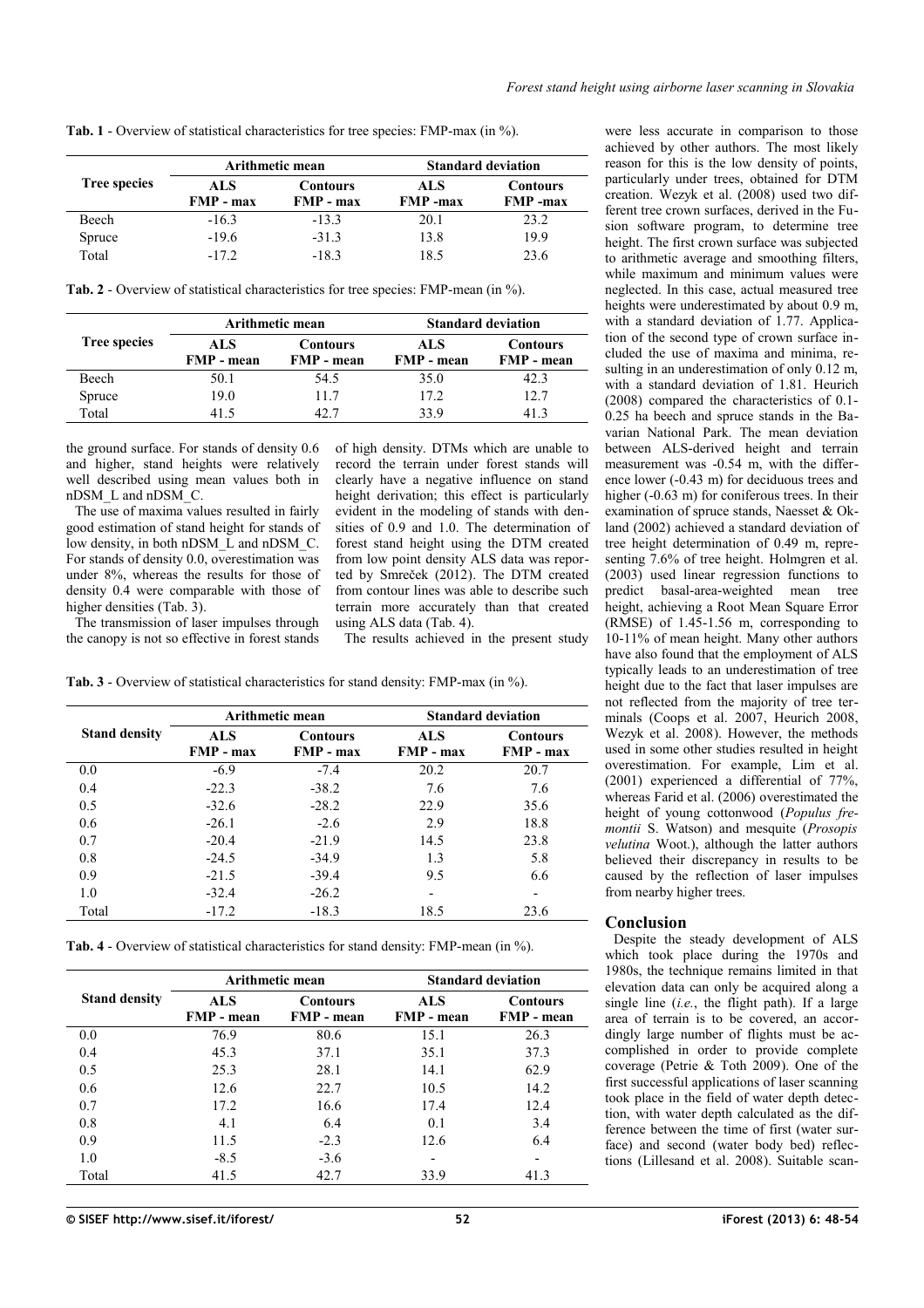ning mechanisms were devised during the early 1990s and the global positioning system (GPS) constellation was completed at around the same time; with high performance IMUs also commercially available by the mid-1990s, integrated GPS/IMU georeferencing systems were thus able to deliver airborne platform position and altitude data down to a scale of 4-7 cm (Petrie & Toth 2009). ALS has developed extremely rapidly and is now in widespread use, with many authors exploring its potential for use in forestry (Naesset 1997, Ackerman 1999, Ziegler et al. 2000). A chronology of such forestry-focused scientific research can be found in Hyyppä et al. (2009).

To determine stand/tree height in intensive forest management a variety of methods are available, whose precision and efficiency are generally well known. The comparative advantage of ALS is the possibility for high automation and of making rapid measurement of time-delay data; the use of such models to derive forest stand/tree parameters should guarantee both precision of results and the avoidance of user error. The main aim of the present paper was to demonstrate the potential for using ALS data of low point density  $(1 \text{ point per } 3 \text{ m}^2)$ . Although the DTM created from these data, particularly those points under canopy cover, was of poor quality, such obstacles can potentially be overcome by the creation of a DTM using additional contour data. The DSM derived from these low point density data was also not of high quality, due to the fact that the tops of tree crowns were less likely to be hit by laser impulses. The raster resolution of both DTMs and the DSM was 8 m, which was the lowest spatial resolution possible for DTM creation from the ALS data without errors. The height of selected forest stands, older than 80 years of age, was determined using mean and maxima functions, with these values then compared with those contained in the current FMP. The results of this comparison revealed that only the use of the mean function was statistically significant, with the ALS-derived heights of stands with density greater than 0.7 similar to FMP values. In contrast, the use of the maxima function is recommended only for forests with low stand density, such as those in which seed trees are employed. The forest stand height obtained using this method with data with low point density has potential for large differences between some observed and modeled values. Thus, it is important to be aware of this when using this obtained forest stand height to assess other forest stand parameters, because of error accumulation in the calculation. There is the possibility to improve the input data for the calculation of other forest stand characteristics, *e.g.*, by using forest inventory data and statistical models (Andersen et al. 2005, Naesset et al. 2005, Hollaus et al. 2009, Clementel et al. 2012). Although some individual results of the present study are similar to those of other authors (Heurich 2008, Wezyk et al. 2008), most are relatively poor.

As stated previously, low point density data should be carefully used for other forest stand parameter derivation. However, the cost of low point density data is less than that of high density data; as such, the former can therefore be used by state agencies or other organizations for forest management practices such as felling control, measurement of disaster area and the detection of gross mistakes in FMP data. Big differences between the forest stand height derived from the ALS data and the height obtained from the FMP were identified in three forest stands in which tree felling was done. The differences were from 77% to 97% by height extracted from nDSM\_L and from 65% to 107% by height extracted from nDSM\_C. The tree felling was verified on the orthoimages. DTMs employed in forestry must be of good quality, while only DSMs should be created from low point density ALS data. In addition, different respective approaches should be employed for low and high density stands, because - as shown in the present study - no single method was optimal for all stand densities.

#### **Acknowledgments**

This work is the result of the implementation of the project: Centre of Excellence "Decision support in forest and country", ITMS: 26220120069, supported by the Research & Development Operational Programme funded by the ERDF. The author would also like to thank Geodis Slovakia s.r.o. for providing the ALS data used in this study.

#### **References**

- Ackerman F (1999). Airborne laser scanning present status and future expectation. ISPRS Journal of Photogrammetry and Remote Sensing 54: 64-67. - doi: [10.1016/S0924-2716\(99\)00009](http://dx.doi.org/10.1016/S0924-2716(99)00009-X) [-X](http://dx.doi.org/10.1016/S0924-2716(99)00009-X)
- Andersen HE, McGaughey RJ, Reutebuch SE (2005). Estimating forest canopy fuel parameters using LIDAR data. Remote Sensing of Environment 94 (4): 441-449 - doi: [10.1016/j.rse.2004.](http://dx.doi.org/10.1016/j.rse.2004.10.013) [10.013](http://dx.doi.org/10.1016/j.rse.2004.10.013)
- Andersen HE, Breindenbach J (2007). Statistical properties of mean stand biomass estimators in a LIDAR-based double sampling forest survey design. In: Proceedings of the ISPRS Workshop "Laser Scanning 2007 and SilviLaser 2007". Espoo (Finland), 12-14 September 2007, pp. 8-13.
- Anderson JE, Plourde LC, Martin ME, Braswell BH, Smith ML, Dubayah RO, Hofton MA, Blair JB (2008). Integrating waveform lidar with hyperspectral imagery for inventory of a northern temperate forest. Remote Sensing of Environment 112 (4): 1856-1870. - doi: [10.1016/j.rse.](http://dx.doi.org/10.1016/j.rse.2007.09.009)

#### [2007.09.009](http://dx.doi.org/10.1016/j.rse.2007.09.009)

- Baltsavias EP (1999). A comparison between photogrammetry and laser scanning. ISPRS Journal of Photogrammetry and Remote Sensing 54: 83 - 94. - doi: [10.1016/S0924-2716\(99\)00014-3](http://dx.doi.org/10.1016/S0924-2716(99)00014-3)
- Bauerhansl C, Rottensteiner F, Briese C (2004). Determination of terrain models by digital image matching methods. In: Proceedings of the XX IS-PRS Congress "Geo-Imagery Bringing Continents". Istanbul (Turkey) 12-23 July 2004, comm. 4, pp. 414-419.
- Bavlšík J, Antal P, Kočik L, Kominka V, Kučera J, Machanský M, Ruman K, Szarka P, Valach L, Zabka L, Duben Z, Rizman I, Šandorfi K, Ziaková M (2008). Work practices of forest management no. A/2008/1611. National Forest Centre, Zvolen, Slovakia. [in Slovakian]
- Brandtberg T, Warner TA, Landenberger RE, Mc-Graw JB (2003). Detection and analysis of individual leaf-off tree crowns in small footprint, high sampling density lidar data from the eastern deciduous forest in North America. Remote Sensing of Environment 85 (3): 290-303. - doi: [10.1016/S0034-4257\(03\)00008-7](http://dx.doi.org/10.1016/S0034-4257(03)00008-7)
- Briese C, Pfeifer N, Dorninger P (2002). Applications of the robust interpolation for DTM determination. In: Proceedings of the ISPRS Symposium "Photogrammetric Computer Vision". Graz (Austria), 9-13 September 2002, comm. III, pp. 55-61.
- Clementel F, Colle G, Farruggia C, Floris A, Scrinzi G, Torresan CH (2012). Estimating forest timber volume by means of "low-cost" LiDAR data. Italian Journal of Forest Sensing 44: 125- 140. - doi: [10.5721/ItJRS201244110](http://dx.doi.org/10.5721/ItJRS201244110)
- Coops NC, Hilker T, Wulder MA, St-Onge B, Newnham G, Siggins A, Trofymow JA (2007). Estimating canopy structure of Douglas-fir forest stands from discrete-return LiDAR. Trees - Structures and Function 21 (3): 295-310. - doi: [10.1007/s00468-006-0119-6](http://dx.doi.org/10.1007/s00468-006-0119-6)
- Dean TJ, Cao QV, Roberts SD, Evans DL (2009). Measuring heights to crown base and crown median with LiDAR in mature, even-aged lobolly pine stand. Forest Ecology and Management 257 (1): 126-133. - doi: [10.1016/j.foreco.2008.08.](http://dx.doi.org/10.1016/j.foreco.2008.08.024)  $024$
- Farid A, Goodrich DC, Sorooshian S (2006). Using airborne lidar to discern age classes of cottonwood trees in a riparian area. Western Journal of Applied Forestry 21 (3): 149-158.
- Heurich M (2008). Automatic recognition and measurement of single trees based on data from airborne laser scanning over the richly structured natural forests of the Bavarian Forest National Park. Forest Ecology and Managent 255 (7): 2416-2433. - doi: [10.1016/j.foreco.2008.01.022](http://dx.doi.org/10.1016/j.foreco.2008.01.022)
- Hollaus M, Wagner W, Kraus K (2005). Airborne laser scanning and usefulness for hydrological models. Advances in geosciences 5: 57-63. - doi: [10.5194/adgeo-5-57-2005](http://dx.doi.org/10.5194/adgeo-5-57-2005)
- Hollaus M, Wagner W, Schadauer K, Maier B, Gabler K (2009). Growing stock estimation for alpine forests in Austria: a robust lidar-based approach. Canadian Journal of Forest Research 39 (7): 1387-1400. - doi: [10.1139/X09-042](http://dx.doi.org/10.1139/X09-042)